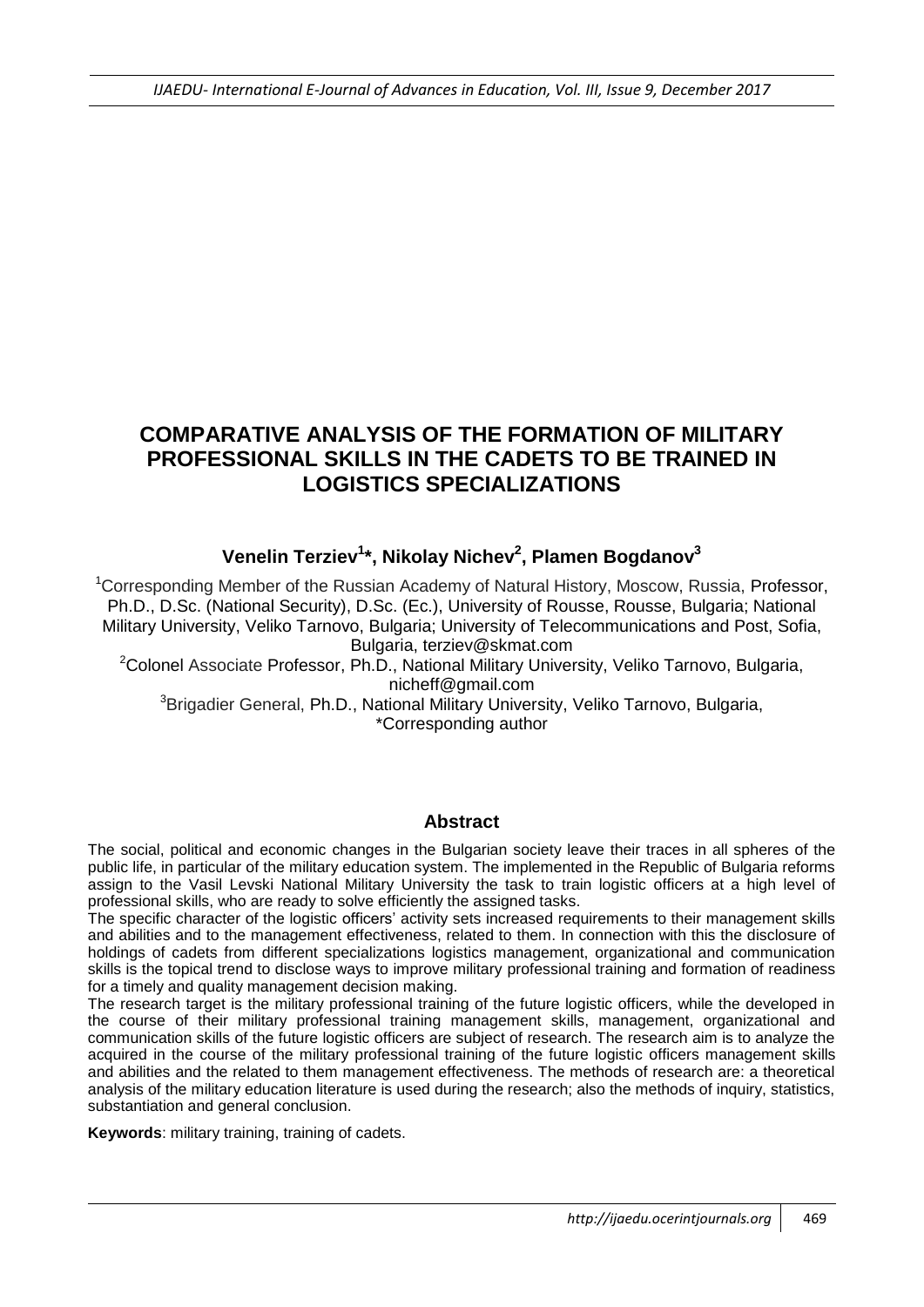#### **1. INTRODUCTION**

The social, political and economic changes in the Bulgarian society leave their traces in all spheres of the public life, in particular of the military education system. The implemented in the Republic of Bulgaria reforms assign to the Vasil Levski National Military University the task to train logistic officers at a high level of professional skills, who are ready to solve efficiently the assigned tasks.

The specific character of the logistic officers' activity sets increased requirements to their management skills and abilities and to the management effectiveness, related to them. In connection with this the disclosure of holdings of cadets from different specializations logistics management, organizational and communication skills is the topical trend to disclose ways to improve military professional training and formation of readiness for a timely and quality management decision making.

#### **2. GENERAL LAYOUT OF THE RESEARCH**

The research work was carried out in the Land forces Faculty of the Vasil Levski National Military University during the period 2014 – 2016.

The research comprises Cadets from the logistical specialties with specializations "Logistic troops and fuel and lubrication materials"(FLM), "Movement and transport" and "Material resources, movement and transport".

The examined group consists of 42 people out of 42, separated into the following subgroups (SG): SG1 - 16 Cadets, SG2 - 6 Cadets, SG3 - 20. The summarized data of the examined group are shown below in Table 1.

| Sub-<br>group   | <b>Logistical specializations</b>          | Number of<br>trainees |
|-----------------|--------------------------------------------|-----------------------|
| SG <sub>1</sub> | Logistic troops and FLM                    | 16                    |
| SG <sub>2</sub> | Movement and transport                     |                       |
| SG <sub>3</sub> | Material resources, movement and transport | 20                    |

Table 1. Summarized data of the examined group.

The research was carried out at three stages:

- first stage – examination of the literature and selection of the research methodology.

- second stage – conduct of the study. The empirical information was collected using the inquiry method in the format of a direct group questionnaire.

- third stage – analysis of the obtained results and drawing of conclusions.

## **3. RESEARCH OF THE MANAGEMENT SKILLS**

It can be concluded from the analysis of the accessible literature, that the management activity of the Logistic Officer in the units, compared to the Commanders of fighting units, is more versatile and has the specific, which must be taken into consideration in the training process of the future Logistic Officers (Nichev, 2015, pp. 253-257) (Petrova, 2016, pp. 113-119). The management activity takes a specific place in the structure of the military professional activity of the logistic officers. This place is predetermined by the versatile characteristic of the contents, of the kind and peculiarity of the solved tasks during the performance of their official obligations and represents a necessary condition for a successful official activity (Terziev V. K., 2017a).

A methodology of identifying of the personally possessed management competences and abilities and the grade of their display was used in the research of the management skills. The methodology comprises 50 questions, each of them having two possible answers to choose from (Terziev V. K., Research of the communication and organization management competences of the cadets during their military professional training., 2017b). Having analyzed the given answers of the examined persons, a conclusion is drawn if they possess the required personal skills of a good manager. In accordance with the given key, the total sum of the obtained points is determined. For the evaluation the following points result is being used:

- up to 25 points - incomplete and less pronounced management skills.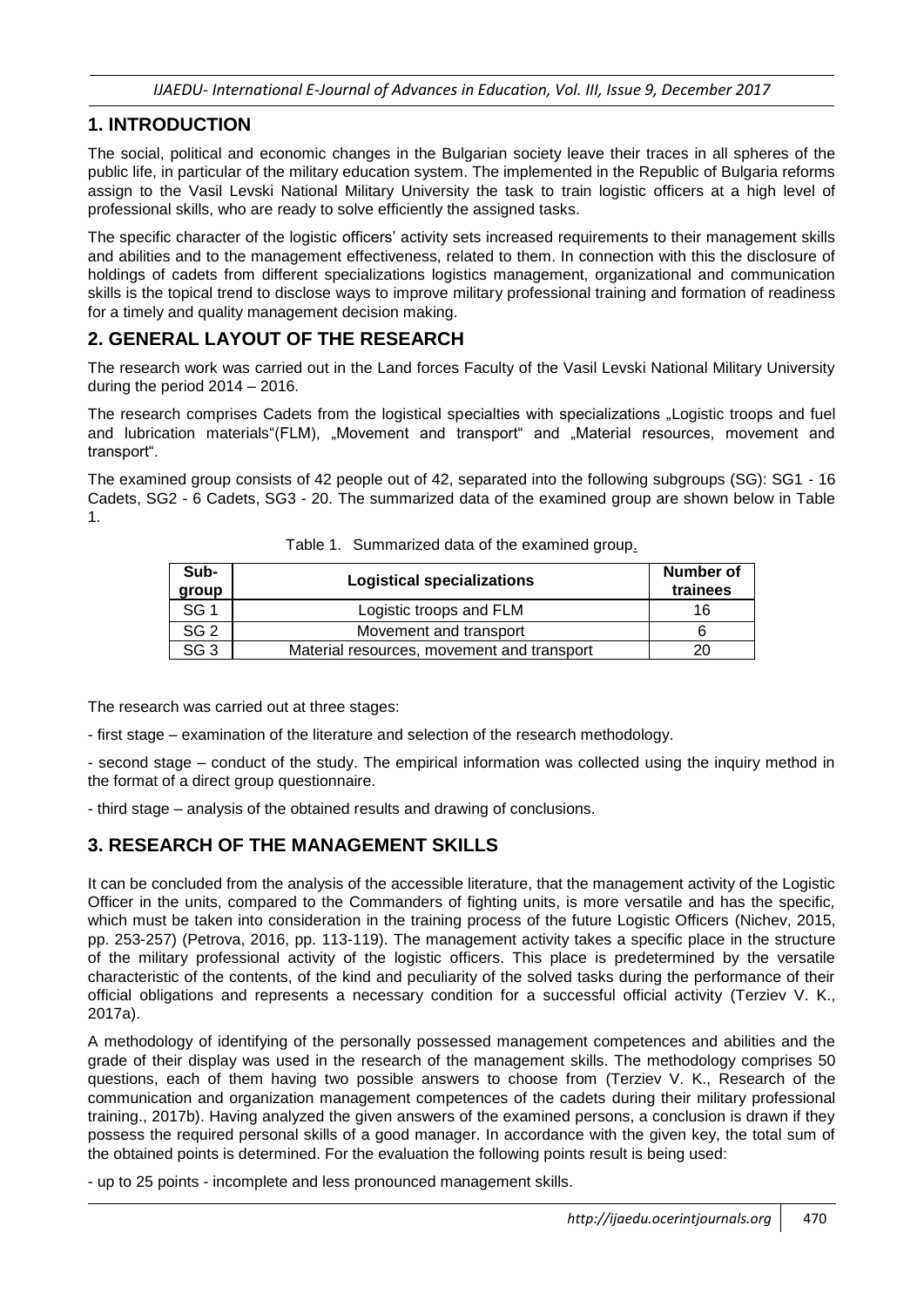- from 26 up to 35 points – well expressed management skills.

- from 36 up to 40 points – highly expressed management skills.

- more than 40 - authoritarian management style.

The results of the conducted research are listed in Table 2.

Insert your heading text and choose the appropriate heading level from the style menu. Insert your heading text and choose the appropriate heading level from the style menu. Insert your heading text and choose the appropriate heading level from the style menu. Insert your heading text and choose the appropriate heading level from the style menu. Insert your heading text and choose the appropriate heading level from the style menu. Insert your heading text and choose the appropriate heading level from the style menu. Insert your heading text and choose the appropriate heading level from the style menu. Insert your heading text and choose the appropriate heading level from the style menu. Insert your heading text and choose the appropriate heading level from the style menu. Insert your heading text and choose the appropriate heading level from the style menu. Insert your heading text and choose the appropriate heading level from the style menu. Insert your heading text and choose the appropriate heading level from the style menu. Insert your heading text and choose the appropriate heading level from the style menu.

| Levels of management skills   |  | SG <sub>2</sub> | SG <sub>3</sub> |
|-------------------------------|--|-----------------|-----------------|
| incomplete and less expressed |  |                 |                 |
| well expressed                |  | ◠               |                 |
| highly expressed              |  |                 |                 |
| authoritarian style           |  |                 |                 |

The results of the conducted research show, that a big part of the examined persons demonstrate incomplete or less expressed management competences and skills – specialization "Logistics troops and SML" demonstrated the lowest respectively by 25% and the highest is specialization "movement and transport" - 33.3%. The fact, which disturbs, is that no Cadets possess highly expressed management skills in specialization "Movement and transport". In specializations "Logistic troops and fuel and lubrication materials (FLM) and "Material resources, movement and transport" the levels are too low – respectively 6.3% and 15.0%. The percentage of the levels of management skills of the whole group is illustrated in Fig. 1.

Figure 1. Percentage ration of the levels of management skills of the whole examined group.



Levels of management competences and skills

The main task of the education and training process in the Vassil Levski National Military University is to increase the share of Cadets with well or highly expressed management competences and skills. The formation of well and highly expressed management skills in the trainees in logistics specializations in the Vassil Levski National Military University is illustrated in Fig.2.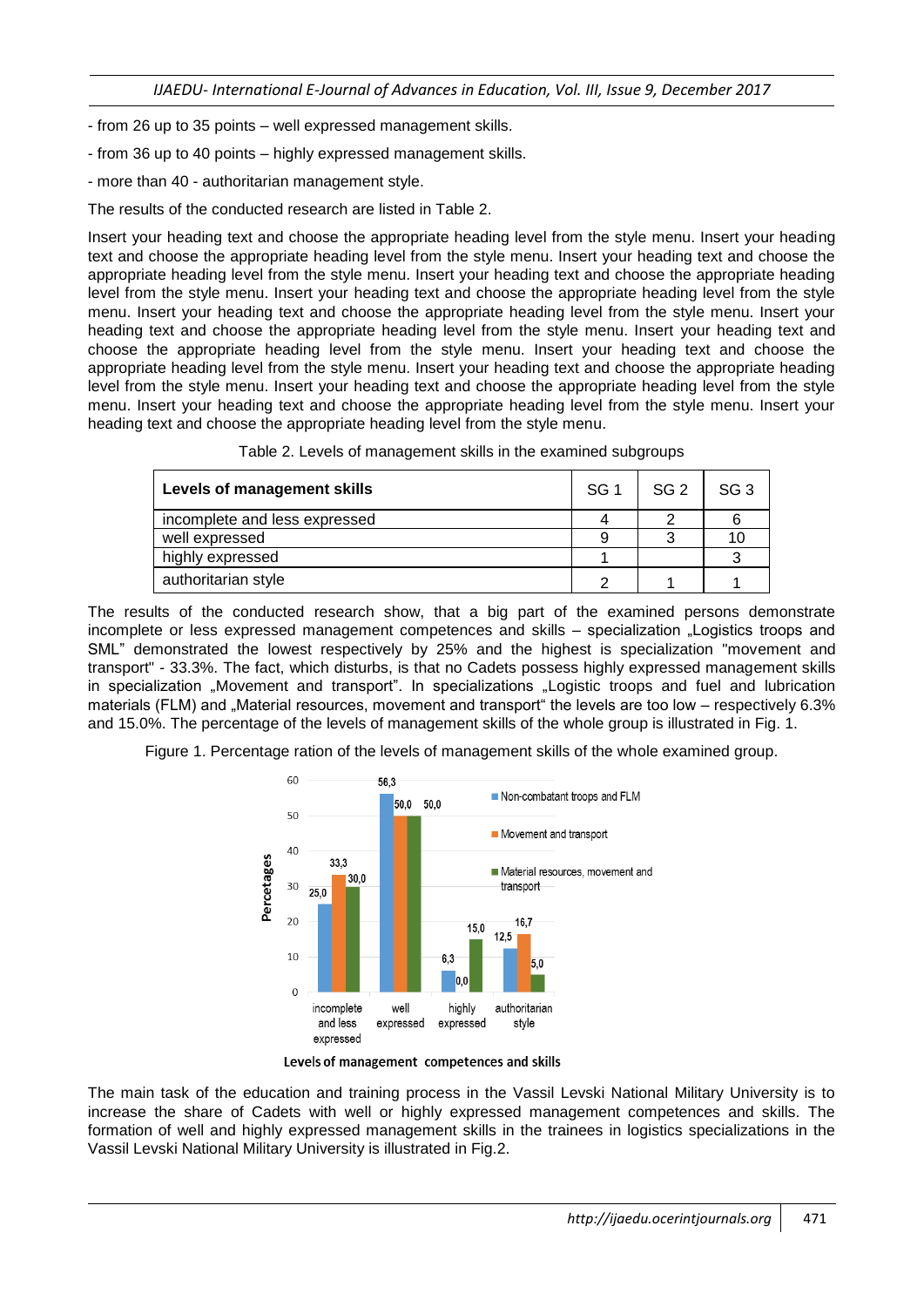



Insert your heading text and choose the appropriate heading level from the style menu. Insert your heading text and choose the appropriate heading level from the style menu. Insert your heading text and choose the appropriate heading level from the style menu. Insert your heading text and choose the appropriate heading level from the style menu. Insert your heading text and choose the appropriate heading level from the style menu. Insert your heading text and choose the appropriate heading level from the style menu.

The results show that in the studied group specialization "Material resources, movement and transport" in the utmost allows the formation of well and highly expressed managerial skills in logistics specialists.

As a general regularity of all examined sub-groups appears the high share of the incomplete and less expressed management competences and skills. Terziev and Nichev consider that most probably this fact is due to the preferred subjects for general military and technical training of the military speciality and due to training subjects with emphasized logistic themes and learning of a smaller number of management disciplines during the civilian specialization (Terziev V. K., Research of the communication and organization management competences of the cadets during their military professional training., 2017b).

## **4. RESEARCH OF THE COMMUNICATION SKILLS**

The methodology of V. Sinyavsky, V. Fedoroshin was used during the research of the communication and organization management competences. With the help of calculations of the evaluation ratios separately for the communication and for the organization competences the levels of the relevant abilities are being determined. The calculated ratios may vary between 0 and 1. Indices close to 1 show a high level of communication and organization skills, those which are close to  $0 -$  low level. The main indices for communication and organization abilities are represented in the form of score, giving evidence of the different levels of the examined skills (Terziev V. K., Research of the management skills and abilities and of the management effectiveness of the cadets, 2017c).

In Table 3 are given the results of the carried out research about the communication skills of the future logistic officers.

| Subgroup<br>Level of<br>communication skills | SG | SG<br>2 | SG <sub>3</sub> |
|----------------------------------------------|----|---------|-----------------|
| low                                          |    |         |                 |
| below the average                            |    |         |                 |
| average                                      |    |         |                 |
| high                                         | 2  |         |                 |
| high<br>very                                 | 10 | 5       |                 |

Table 3. Level of communication skills according to the examined subgroups

The percentage of the levels of communication skills of the whole examined group is shown on Fig.3.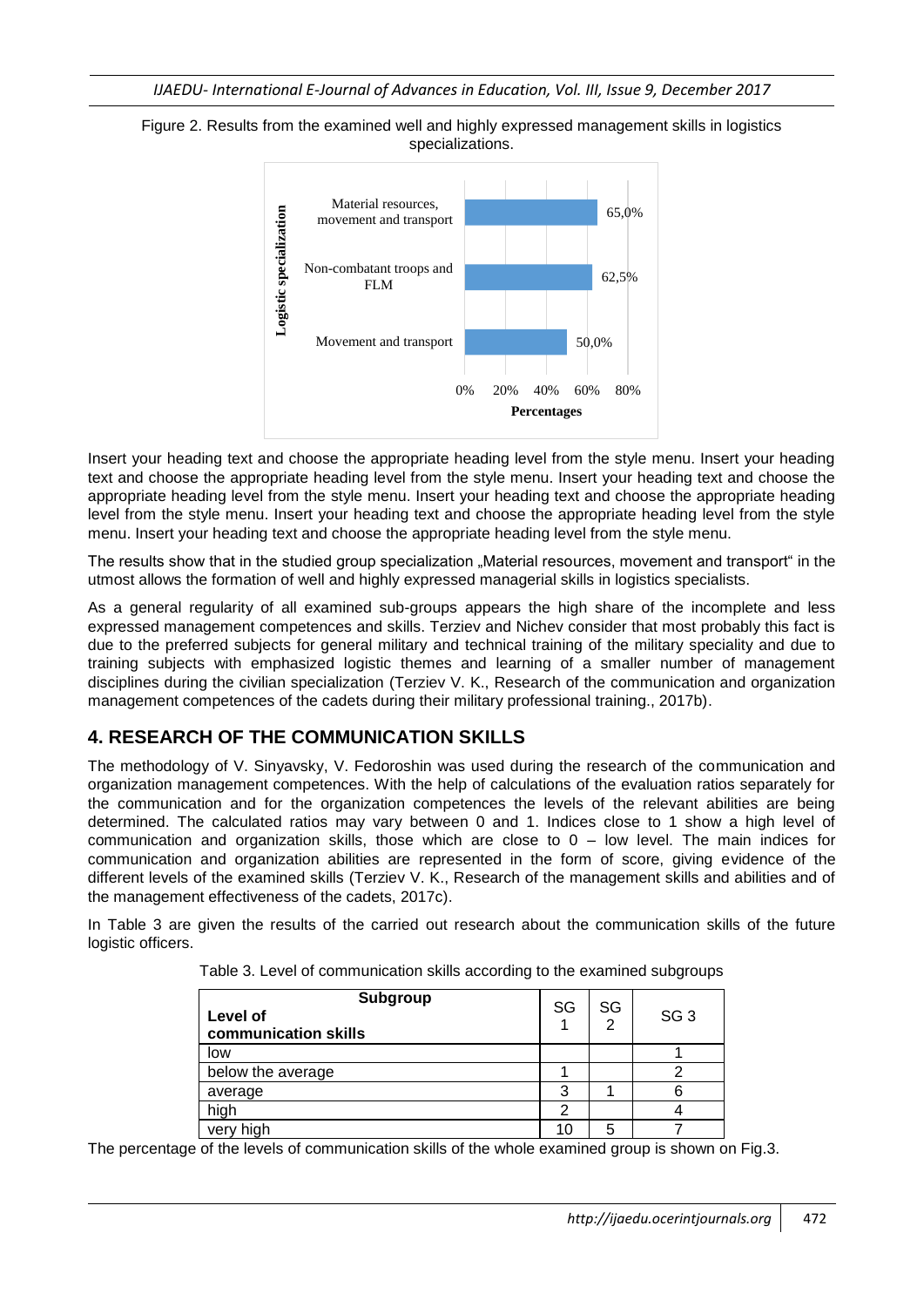

Figure3 Percentage of the levels of communication skills of the whole surveyed group.

2,4% of the examined are characterized with a level of display of communication skills, which is below the average. The cadets, who are characterized with a low level of display of communication skills, are 7,1% of all the examined persons. The examined persons, who belong to the scale with an average level of display of communication skills, are 23,8% of the examined trainees. 14,3% of the future non-combatant officers are characterized with a high level of display of communication skills. Persons, who have received the highest score, possess a very high level of communication skills - 55% of the examined persons belong here.

The educational process at the Vasil Levski National Military University is directed at the increase of the share of the high and of the very high level of display of communication skills. Such skills were demonstrated by 66,7% of all trainees from the logistical specializations.

The developing of high and very high communication skills in the trainees from different logistical specializations is shown on Fig.4.

Figure 4. Results of the examined high and very high communication skills according to the logistical specialization.



## **5. RESEARCH OF THE ORGANIZATION SKILLS**

The results of the carried out research of the organization skills of the future logistic officers are shown in Table4.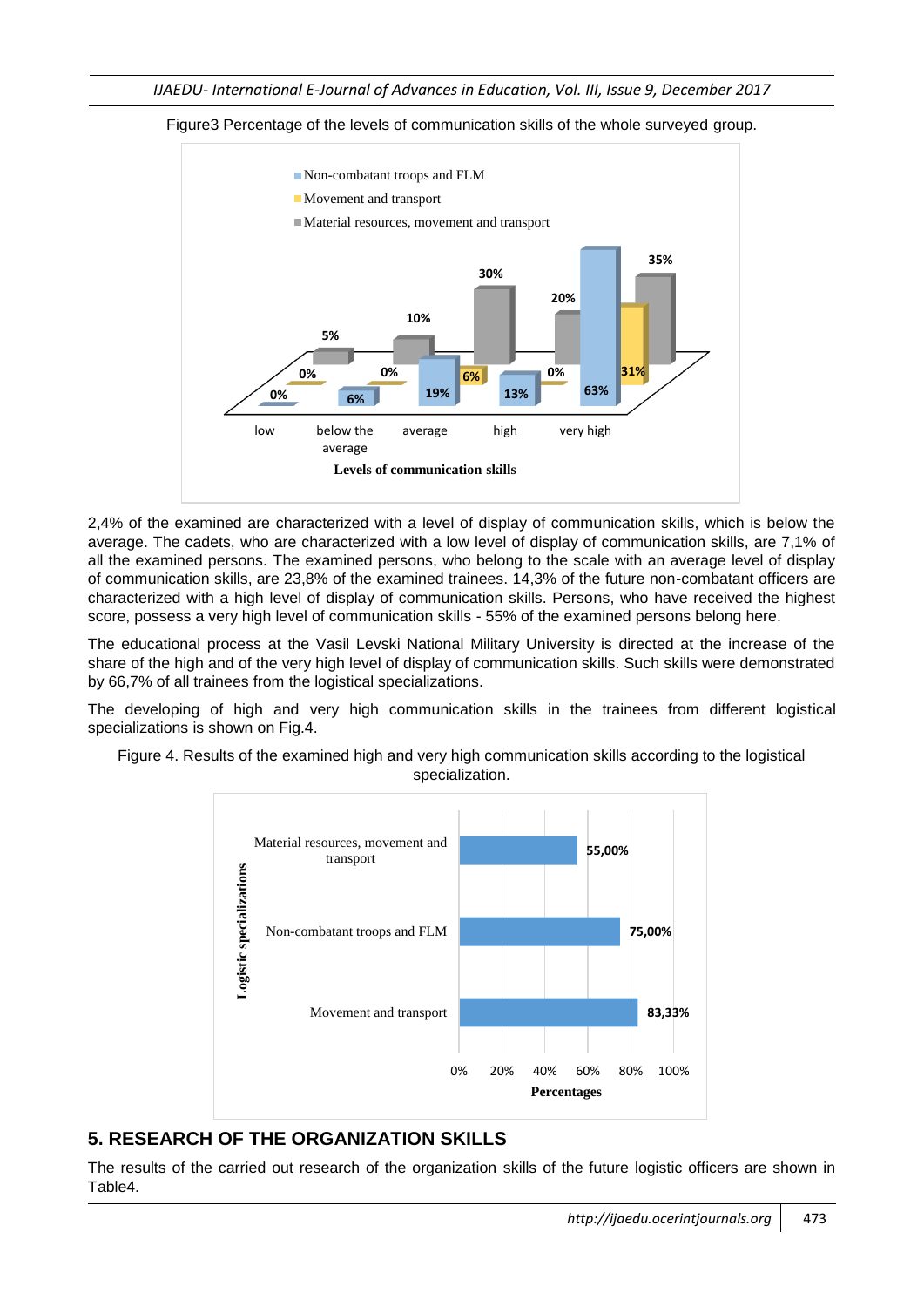| Subgroup<br>Level of<br>organization<br><b>skills</b> | SG | SG<br>$\overline{2}$ | SG<br>3 |
|-------------------------------------------------------|----|----------------------|---------|
| low                                                   | 3  |                      | 3       |
| below the average                                     |    |                      | 5       |
| average                                               | 2  |                      | 2       |
| high                                                  | 2  |                      |         |
| very high                                             | հ  |                      |         |

Table 4. Level of organization competences in the examined subgroups

The percentage of the levels of organization skills of the whole examined group is shown on Fig.5.



Figure 5. Percentage of the levels of organization skills of the whole examined group.

14,3% of the examined cadets possess a low level of display of the organization skills. The persons, who possess a level of display of the organization skills below the average, are 16,7%. Persons, who are characterized with an average level of the organization skills, are 14,2%. Persons with a high level of display of organization skills are 23.8% of the examined. The biggest share of the examined students – 31 % possess a very high level of organization skills.

The developing of high and very high organization skills in the examined trainees from different logistical specializations at Vasil Levski National Military University is shown on Fig.6.